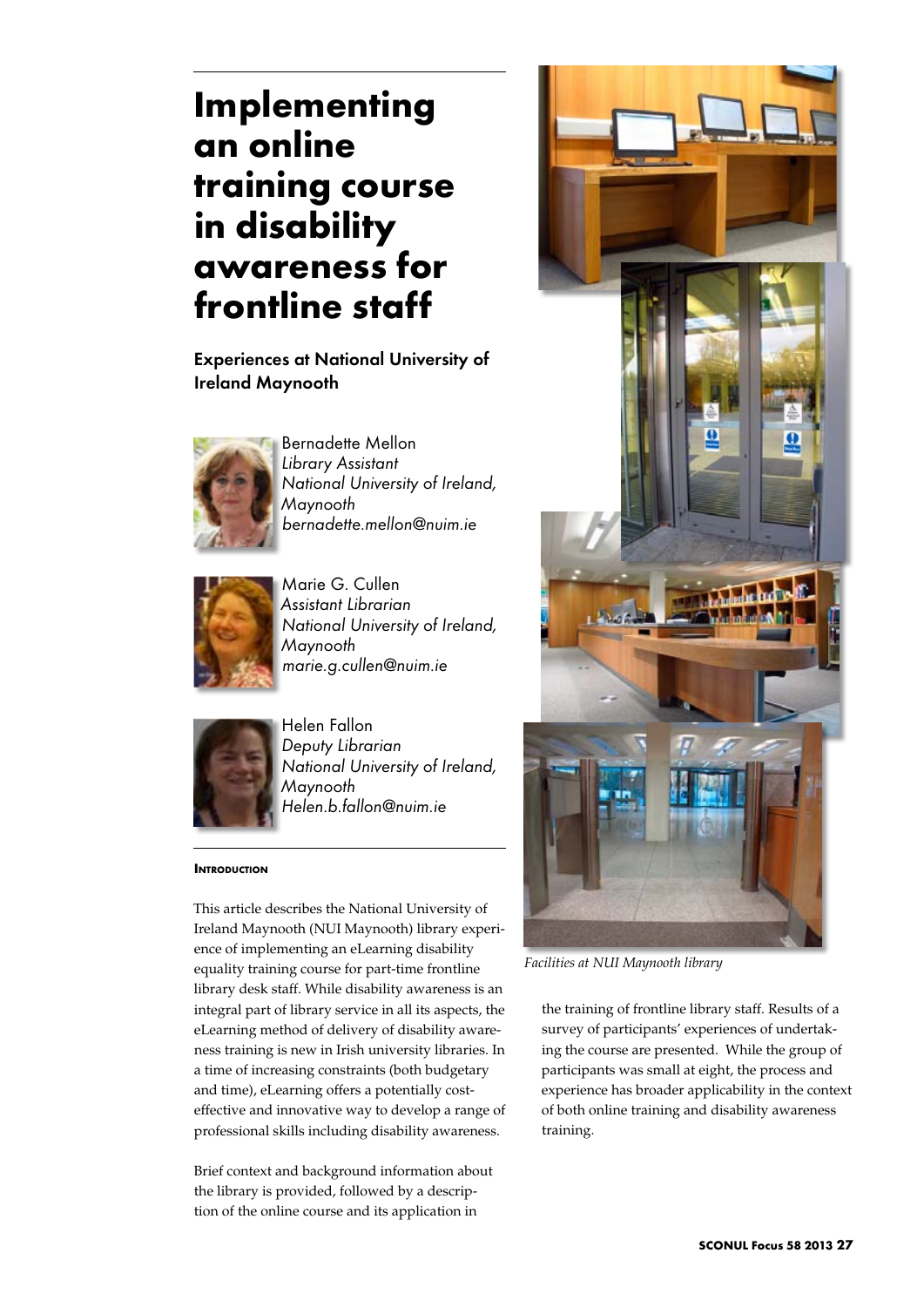#### **Background / context**

NUI Maynooth (http://www.nuim.ie/) has approximately 8500 students and 26 academic departments.

The library (http://library.nuim.ie/) has a strong commitment to staff development and is supported by the university Staff Development Unit. This unit offers courses that are not library specific but are frequently of relevance to library staff. At a national level, an annual training programme is offered by the Academic and National Training Library Co-operative (ANLTC) (www.anltc.ie) groups of the Library Association of Ireland (LAI) (http://www.libraryassociation.ie/) and other training bodies.

## **Disability awareness training in the library**

While library staff have had some training in disability awareness in customer care and other courses, in 2011 the deputy librarian Helen Fallon – one of the authors of this paper – who has overall responsibility for staff development, was approached by the university Staff Development Officer to discuss piloting a new online course on disability awareness – produced by the Irish National Disability Authority (NDA) (http:// www.nda.ie/) for staff involved in public service. Having evaluated the package to ascertain its relevance to the library, it was decided to undertake the pilot. The task of managing the pilot project was assigned to a member of the frontline team – one of the authors of this paper – who had first-hand knowledge of the challenges faced in undertaking an online course while being rostered for desk service and who also had the energy and enthusiasm for the project to make it work.

#### **Online course structure**

The course is divided into modules, each of which has a number of sections. Using the menu, learners can navigate between modules by selecting the module/sub-section they wish to access. This is useful if a learner wishes to repeat a particular module or view content out of sequence. Within modules, next and back buttons are provided to navigate from page to page and to move through the course from module to module. Each page has a tab for preferences, glossary and help which can be accessed at any point during the course. Learners may stop at any point and recommence from that point when they next log in.

Audio, video, text and images are used throughout to illustrate concepts. The learner has the option to view videos online or to download them. Transcripts and subtitles are available for every video. All these options for navigation are well explained in the introduction and via help screens. Overall, the course is clear and easy to navigate, with the progress bar at the bottom of each page proving very useful in keeping track of the course.

#### **Course content**

The course is in two main parts. The first provides background information about disability, including legal issues, and introduces the concept of 'reasonable accommodation'. The following is an example from the course of 'reasonable accommodation': Bronagh is studying architectural technology at her local college and classes normally start at 9 a.m. She suffers from depression and manages it by visiting her therapist once a week. She spoke to her disability support officer and arranged to spend some extra time with her tutor each Wednesday afternoon. This allows her to keep up with her class colleagues so both Bronagh and the college are happy with this arrangement.

The second part of the course, a case study, follows the story of a young man, Niall, who wants to renew his passport. It shows how the passport office and its staff ensure that he can do this. Perspectives and opinions from people with disabilities on their experiences of using service providers are included. In this case the perspective of the staff (Claire who works on the passport office desk and Kerry, her line manager) providing services to people with a disability is also illustrated. Discussion regarding internal policies and supports available to staff dealing with customers with disabilities are tabled as part of their regular review meetings.

Upon completion of each section, the learner is assessed by using a question based on the material covered in the previous module. To get full marks the learner selects as many of the options as are correct. A score of eight out of ten is needed to pass the course.

### **Undertaking the online course**

The frontline team comprises nine part-time staff members who work an average of 22.5 hours each per week. Three staff are rostered on each shift with three shifts of 4.5 hours per person per day. One member of staff covers the admissions desk and two maintain information desk service, one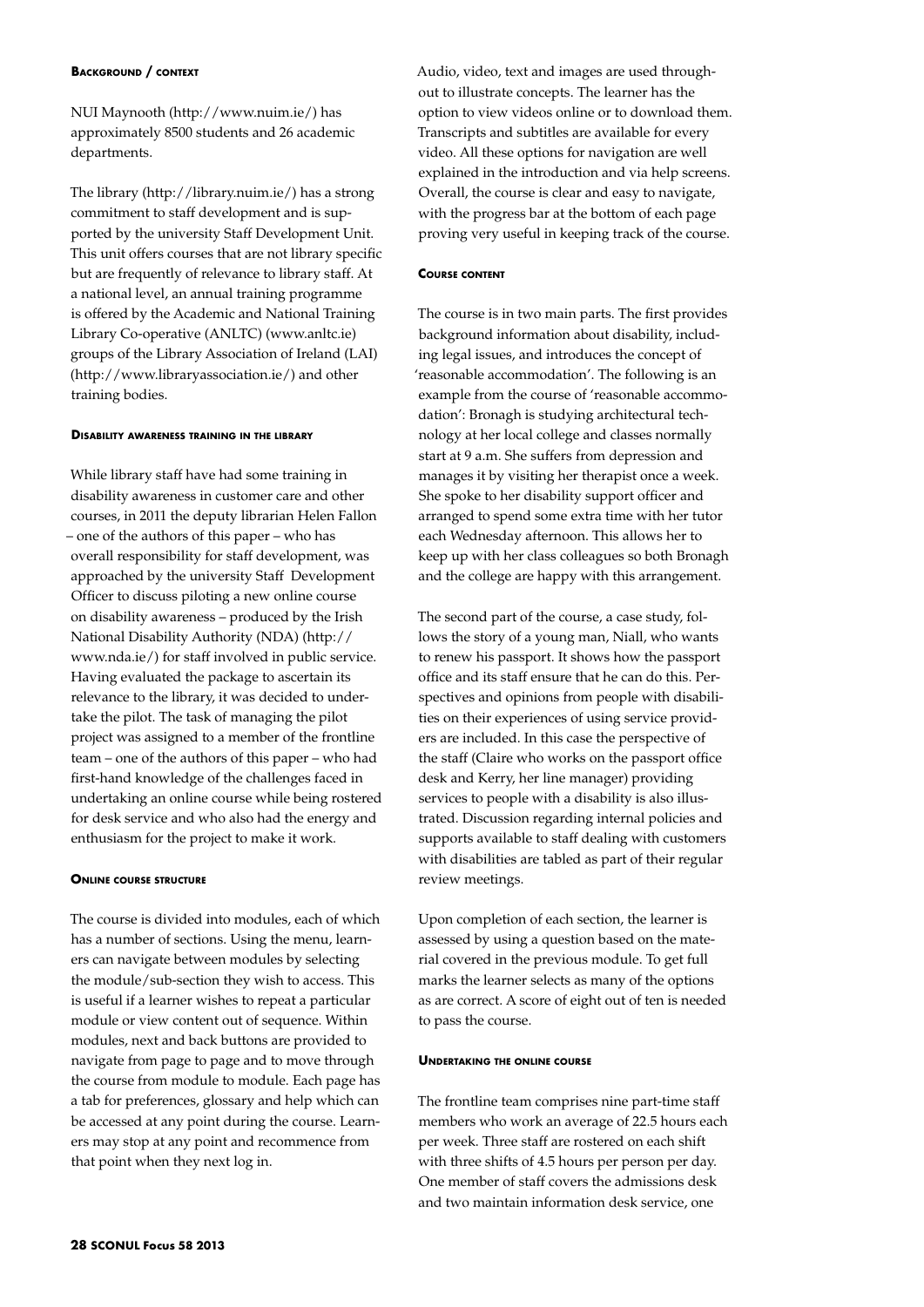of whom has a roving role. Each team works an additional Saturday shift every third week.

Undertaking the course proved to be less of a challenge than initially anticipated by participants. Volunteers were not hard to find: eight members of the nine-person team applied to take part in the pilot. A link to the course was emailed to each volunteer and a spreadsheet was set up with headings containing staff names, the date on which the link to the course was sent to each individual and the date each participant completed the course. Information in relation to whether the course was completed during or outside working hours, length of time taken to complete it and whether it took one, two or more sessions was also recorded on the spreadsheet. Help and advice from the coordinator was also arranged for staff completing the course. Initially it was anticipated that participants would complete the course during working hours. It was agreed that at quieter times – e.g. evening shift – desk cover would be maintained by two staff while their colleague completed the course. This proved difficult on occasion. If the desk was busy the person undertaking the course was often needed to provide service, so concentration was broken. Four members of the team finished the course during working hours and four outside working hours.

Our subsequent survey showed that those who completed the course solely within working hours took longer to complete than those who were in a position to devote time outside work. However, this should not be seen as a deterrent for staff completing the course in the workplace, as those who completed it within working hours did so, albeit at a slower pace. It is important to note that there is no limit on the length of time taken to complete the course. Participants can log on as little and often as they wish until they complete the course.

Participants can print off a National Disability Authority certificate of completion, which they can add to their curriculum vitae / skills portfolio.

The course can be accessed by individuals or groups in the United Kingdom and elsewhere at http://training.nda.ie/signups/new/dcc1

The information on disability legislation relates to the Irish jurisdiction. However, education and training in disability awareness transcends jurisdictions.

#### **Survey of participants**

After the eight frontline staff completed the course they participated in a survey aimed to provide useful information to the library and to the university Staff Development Office. The online survey instrument used was Bristol Online Surveys. It comprised both qualitative and quantitative questions and was drawn up by two of the authors of this paper.

Questions were divided into four sections: section 1 related to the online course itself; section 2 related to staff interaction with users with disabilities and the impact of the course on their interactions; section 3 covered future training needs; section 4 explored preferences for format of delivery.

#### *Section 1: Online course*

Overall the feedback on the course was very positive, with a majority of staff (87.5%) finding it clearly laid out and easy to follow. The only area which caused a problem were the instructions for the assessments, which did not clearly state that more than one answer could be correct. Staff found this a good basic introduction to the issues and improved awareness of disability. They suggested that this course be the basis of future training, not the end, and that intermediate and advanced courses be considered. It was also suggested that input to training from people with special needs and disabilities would be helpful.

Staff were satisfied with the support and guidance they received from the library, which was via the co-ordinator, one of the team.

The certificate available upon completion of the course was seen as valuable by 75% of participants. It was perceived as evidence of learning and successful completion of the course.

# *Section 2: Staff interaction with users, impact on future interaction and improvements to library services*

All staff who participated in the survey had encountered users with disabilities. Having completed the course 75% (6) of respondents felt that their ability to support library users with disabilities was now very good, with 12.5% reporting it as good. One respondent commented that the course had created a great awareness of *'issues and sensitivities'* and a realisation of how *'little I know and my lack of awareness of hidden disability'*.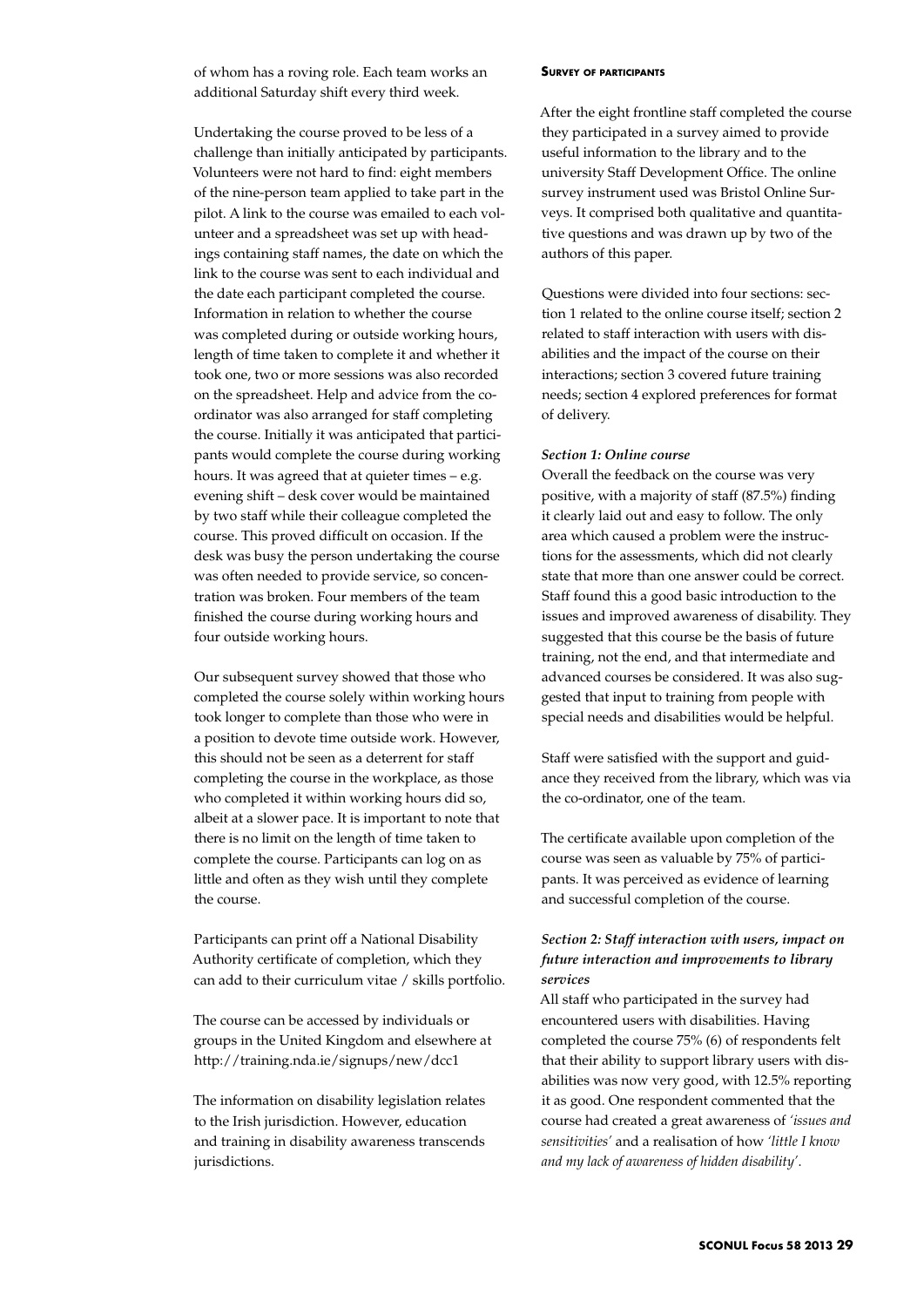In the comments from staff regarding specific techniques and practices, words such as awareness, listening, taking time and patience were all mentioned as key to future interaction with users with disabilities. Specific techniques such as asking users to write down their query if the staff member is having difficulty understanding what the person is saying and the concept of bringing the user to a quiet area were seen as valuable, and staff reported that they would use these techniques in the future. It was also reported that the course had an impact on reducing anxiety around assisting users with disabilities. Awareness of hidden disabilities was heightened through undertaking the course.

*'I feel that I am a lot more confident in dealing with library users with disabilities. It means I can be more patient and understanding and hopefully make their library experience all they would hope it would be. This in and of itself will enhance library customer service.'*

A number of suggestions were put forward as to improvements to service. Most of these related to the library as physical space and have been rectified with the building of a major extension, which opened in December 2012. Suggestions included having documentation available in multiple formats and making tables, printers, photocopiers, etc., easier to access and having a more disabilityfriendly building overall.

*Section 3: Future training needs – How the course will enhance library service in the future*  Half (4) of respondents felt that they needed no further training on disability awareness, with the other half responding that they would like further training. Those who indicated that they required further training suggested that the opportunity to meet and discuss issues and concerns with users with disabilities would be very important. More contact with the university Access Office regarding technology was suggested.

All the responses to the question in this section emphasised awareness, listening, understanding, knowledge and patience as key to enhancing library customer service to users with disabilities.

*Section 4: Preferences regarding training methods*  Over 60% of respondents had previously completed an online training course. All respondents indicated that they would undertake an online course in the future. With both staff and budgetary constraints, the resultant time pressure, significant developments in the provision of online courses through Massive Open Online

Courses (MOOCs) and other initiatives, this type of training is likely to become more important in the future.

The main advantage of online training noted by respondents was the flexibility of being able to dip into the course at different times. The flexibility regarding pace was also noted:

*'It is more relaxing and you have more time as you can go back over questions.'*

*'Online training can be studied at your convenience. You can go over the information time and again.'*

Disadvantages included not always having support at the time of need; no discussions as would be feasible in a face-to-face course; no interaction with a tutor to ask a specific question that may come up during the training and the difficulty of finding time when scheduled for desk shifts for all working hours.

In order to inform future training, participants were asked for their preference for delivery of staff training (not limited to disability awareness) with the options

- online (self-directed)
- online (with support)
- face-to-face (workshops and seminars)
- other

The most popular option was online with support (6 respondents), followed by face-to-face via workshops and seminars (5). Those who responded 'other' opted for a mix of training delivery mechanisms.

*'Depending on the course any or all of these options could be relevant. I have studied online self directed for ECDL [European Computer Driving Licence] and found it quite difficult.'* 

*'I do like role play and discussing different situations. This online course was good in that it did have role play and it did explain different ways of approaching a situation and it also gave it from the point of view of the person with the disability, which you would not get from a workshop.'*

75% (6) of respondents felt that the certificate was of value and importance. Most were happy to have their certificate as it demonstrated their achievement and their successful completion of the course.